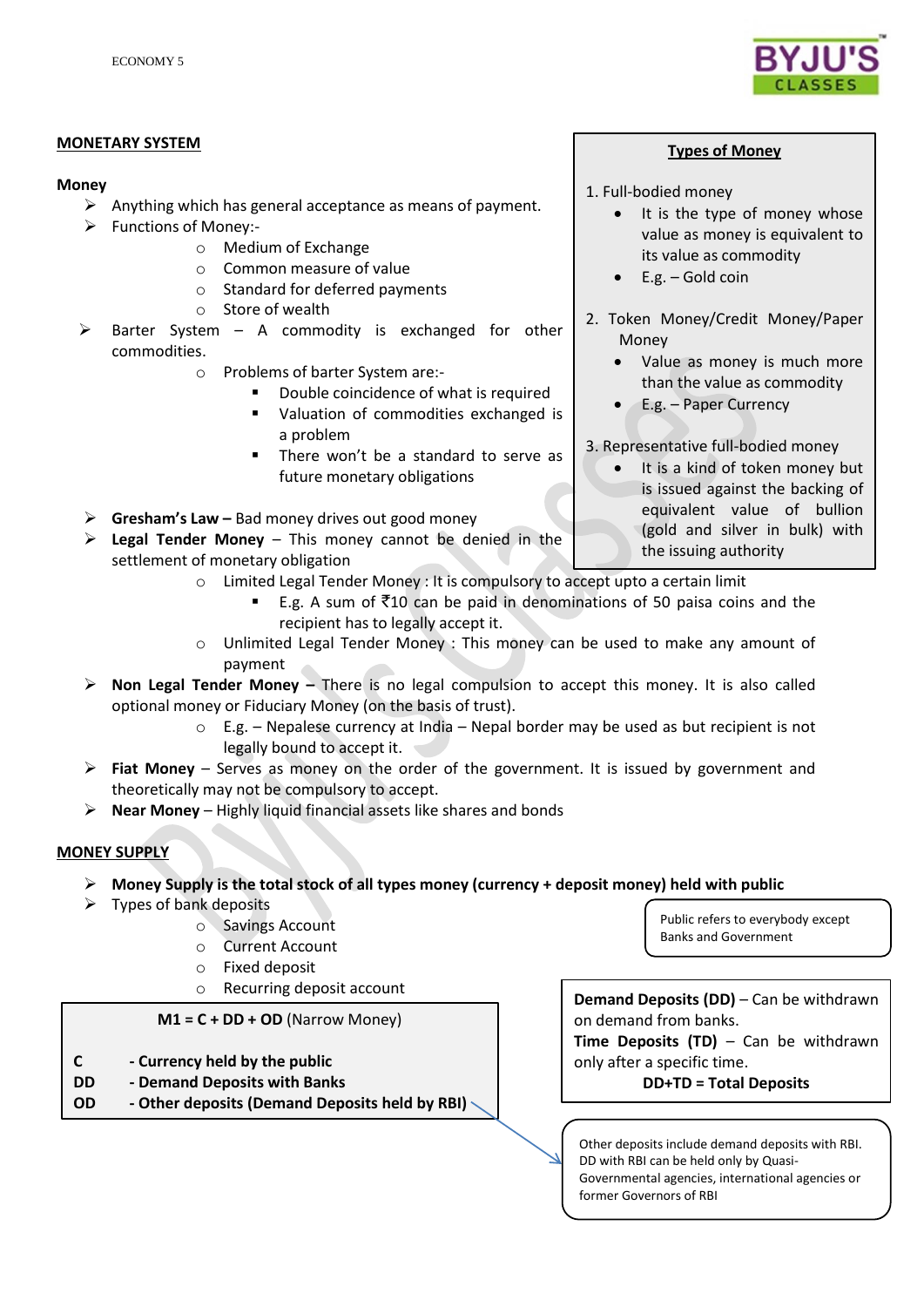$\triangleright$  M1 is known as narrow money as it includes only 100% liquid deposits which is a very narrow definition of money supply.

## **M2 = M1 + Savings account deposits with Post Offices**

- $\triangleright$  M2 includes M1 and only saving account deposits with Post offices.
- $\triangleright$  Though the size of post office saving accounts is negligible M2 term is used as all the deposits in M2 are not liquid.

#### $M3 = M1 + TD$  (Broad Money)

- **TD - Time Deposits with Banks** Includes fixed deposits, Recurring deposits and time liability of Savings accounts
- $\triangleright$  M3 is called Broad money as along with liquid deposits it also includes time deposits thus making it a broad classification of Money

#### **M4 = M3 + Total Deposits with Post Office**

- $\triangleright$  As the total deposits with post office is negligible there is not much difference between M3 and M4
- $\triangleright$  The most common measure used for money supply is M3
- $\triangleright$  Currently M3 is ₹76 lakh crore.

## **HIGH POWER MONEY/RESERVE MONEY/PRIMARY MONEY**

- $\triangleright$  It is denoted by H or M0
- $\triangleright$  In simple terms it is currency held by public and banks
- $\triangleright$  It is called reserve money as banks have to keep reserves with RBI and this is the reserve money
- $\triangleright$  It is known as primary money as currency is called primary money and deposit is called secondary money. H includes currency only.

**H = C + R + OD**

#### **R = Cash reserves of Banks**

#### **Monetary System in India**

- $\triangleright$  In India currency is printed as per the provisions of Minimum Reserve System.
- $\triangleright$  RBI has to maintain reserves of 200 crore in the form of
	- o Gold has to be at least 115 crore
	- o Foreign Securities. No minimum requirement
- $\triangleright$  RBI can print unlimited currency against the backing of Gold, Foreign Securities and Government Securities
- $\triangleright$  Till date RBI has printed 14.2 lakh crore
- $\triangleright$  Government borrows from RBI due to Deficit Financing.

# Types of accounts that can be opened are: o Savings account o Fixed Deposit o Recurring deposit TD + DD = Total Bank Deposits

Current accounts cannot be opened in

Post Offices

Government had appointed a committee for revising the measures of Money Supply

Committee was known as working group for the revision of Monetary Aggregates. The Chairman of the committee was Mr Y.V. Reddy

H or M0 is the total amount of money held by public and banks. Only the money held by government is excluded here.

# **Relation between Money Supply & High Powered Money**

Money Supply = M x H

M = Money Multiplier Its value depends on credit creation of banks means the more credit the bank can create more will be the money multiplier.

Credit Creation Capacity depends on: o Banking habits of the Public o Monetary Policy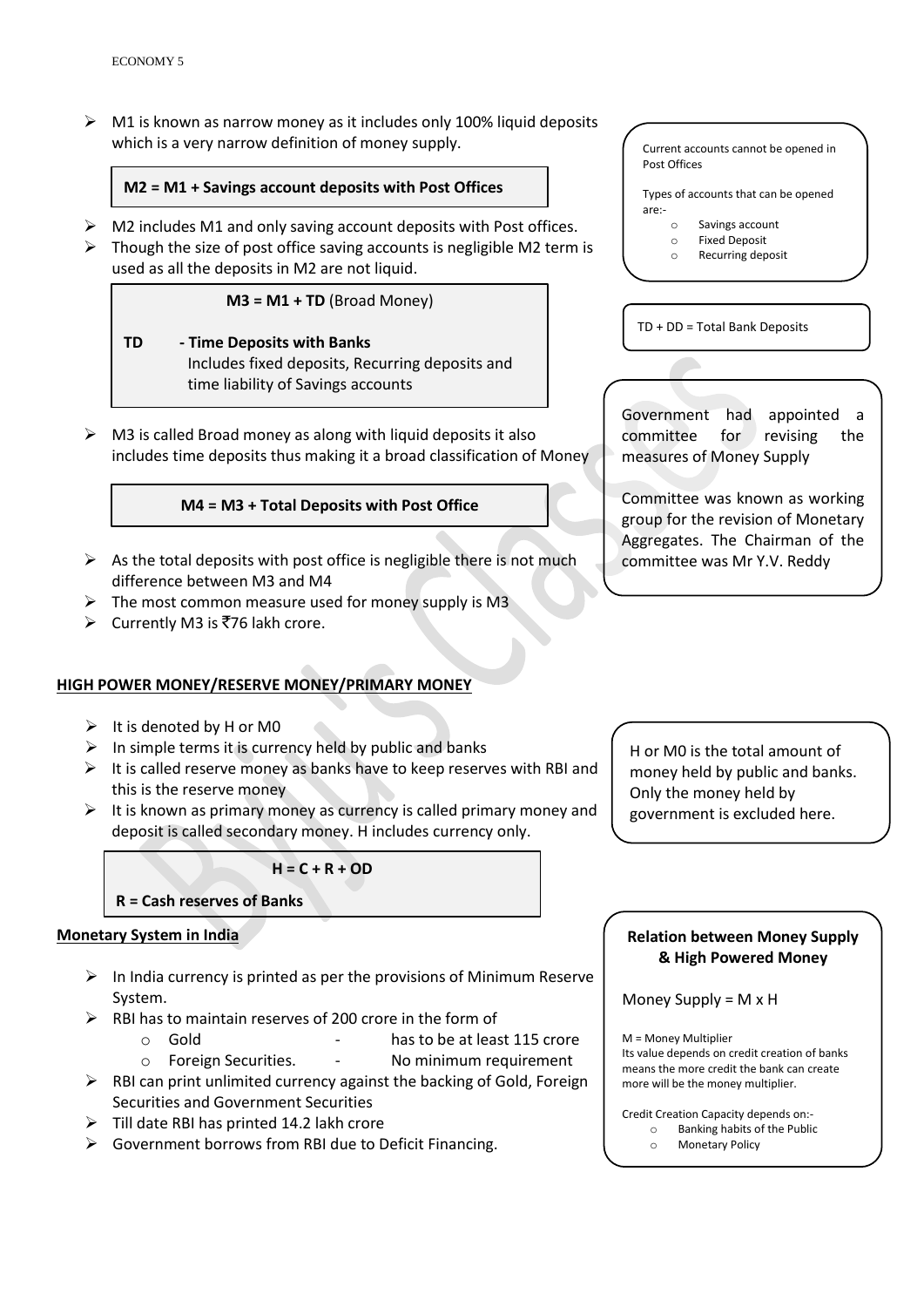$\triangleright$  If government prints more money, amount of physical goods will not increase but increase in money will lead to increase in prices of the goods which will result in Inflation.

#### **Reserve Bank of India**

- $\triangleright$  RBI is the Central Bank of the Country
- RBI was Established in 1 April 1935 under (RBI ACT 1934)
- Government Established RBI Recommendation of Hilton Young Committee
- $\triangleright$  RBI was Nationalised on 1 January 1949
- $\triangleright$  Governor is the Head of RBI
- $\triangleright$  Financial of RBI is 1st July to 30th June

## **Functions of RBI**

- It is the only currency authority in India.
- It is the Government's Bank
- All financial transactions of the government are undertaken through the RBI
- It is Bankers Bank Commercial banks have to keep reserves in RBI and RBI lends money to banks
- RBI is known as lender of the Last Resort
- It provides clearing house facility to banks settlements of claims of one bank on other banks is done by RBI by the means of following facilities:
	- o NEFT (National Electronic Funds Transfer)
	- o RTGS (Real Time Gross Settlement System)
- Supervisor of Banks and Non-banking finance institutions
- Custodian of Foreign Exchange reserves

Foreign Securities are any kind of financial assets. In India we maintain four currencies as Foreign Securities. These are:-

- o USA Dollar
- o UK Pound
- o Japanese Yen
- o Euro

Why is the financial year of RBI from 1<sup>st</sup> July to 30<sup>th</sup> June?

- o The financial year of all the banks is from 1<sup>st</sup> Apr to 30<sup>th</sup> Mar.
- o If RBIs financial year is also the same, it will not able to monitor and check the accounts of the banks.

Lower Denominations values of  $\bar{z}1$ and less are printed by the Finance Ministry, Government of India

## **Monetary Policy**

- $\triangleright$  It is the Component of Economic Policy through Which Central Bank regulates Money Supply in an Economy
- $\triangleright$  It is the method through which the Central Bank regulates money supply in the market

## **Instruments of Monetary Policy**

- Also known as Credit Control measures or Monetary Policy Measure
- Broadly classified into two types:
	- o Quantitative or General Measures
	- o Qualitative or Selective Measures

## **Quantitative Measures**

## **1. Cash Reserve Ratio (CRR)**

o Percentage of bank deposits which the bank has to keep with RBI

# **Difference between Quantitative and Qualitative measures**

- 1. Quantitative measures regulate the quantity of money supply
- 2. Qualitative measures are sector specific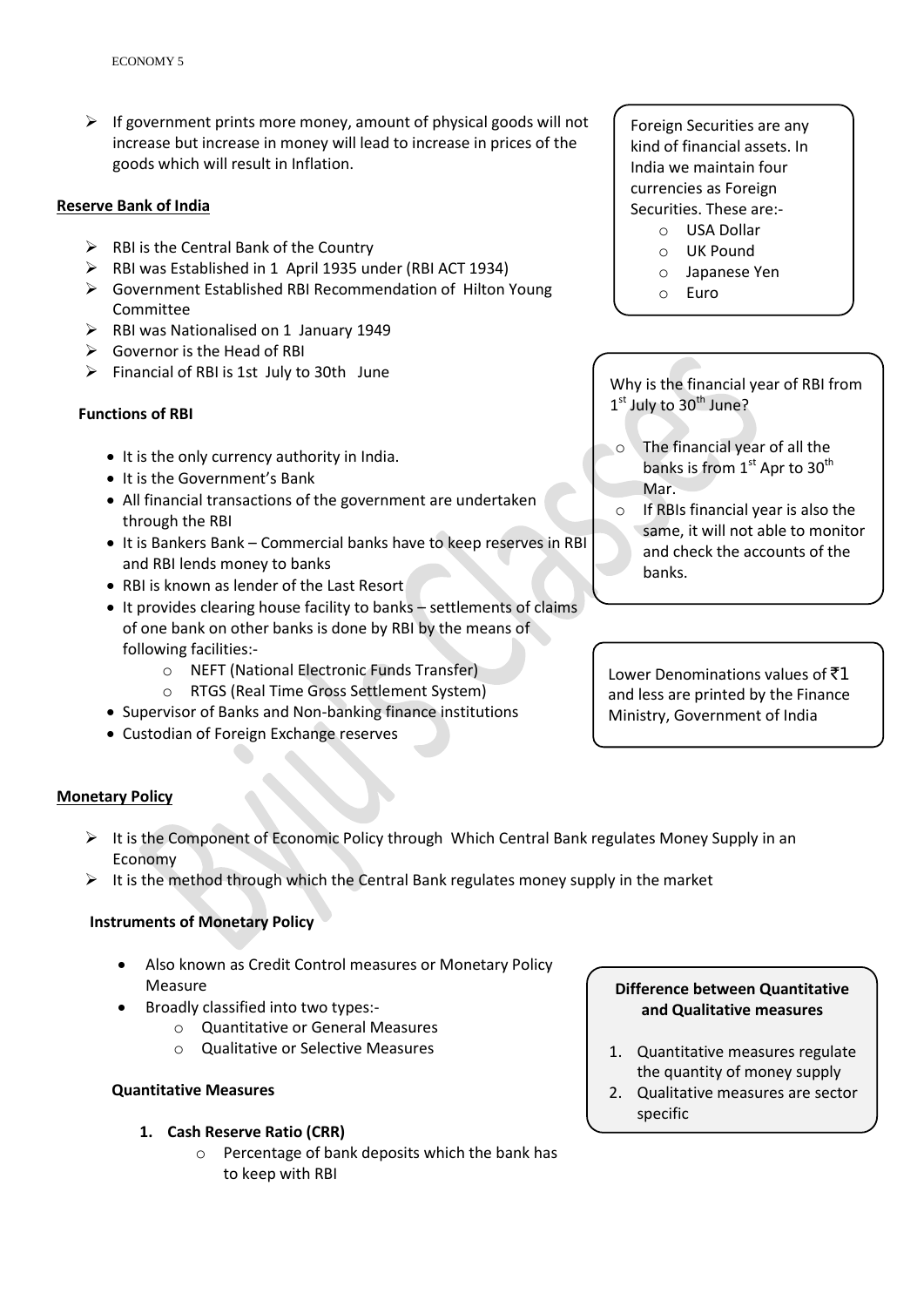# **2. Statutory Liquidity Ratio (SLR)**

- o Percentage of bank deposits which the bank has to keep with itself
- o Cash
- o Government Securities
- o Gold

# **3. Bank Rate**

- o Rate of interest at which RBI provides rediscounting facilities to Banks against their first class security
- o Commercial Paper is a First Class Security

# **4. Open Market Operations (OMO)**

- o It is done by buying and selling Government Securities
- o This is done by an auction process
- o Another component of OMO is Liquidity Adjustment Facility.
- $\circ$  This is used to regulate the money supply in the country
- o LAF is done by Repo and Reverse Repo Rate
	- $\checkmark$  Repo Rate RBI lends money to Banks by buying government securities
		- RBI only fixes Repo rate, Reverse Repo is automatically adjusted to 1% point below the Repo rate.
		- E.g. If Repo Rate is changed to 8% Reverse Repo Rate will be automatically adjusted to 7%
	- $\checkmark$  Reverse Repo Rate At this rate banks buy government securities from RBI

When Repo and reverse Repo increases, Money Supply in the market decreases and when Repo and reverses Repo decreases Money Supply in the market increases.

## **Per cent v/s Per cent Point**

- 1 per cent point  $= 100$  basis point
- $i.e. 10\% + 1\%$  point =  $10+1 = 11\%$
- whereas  $10\% + 1\% = 10+0.1 = 10.1\%$

| <b>CURRENT KEY RATES</b> |  |                                                                    |
|--------------------------|--|--------------------------------------------------------------------|
|                          |  | - 8.00%                                                            |
|                          |  | - 7.00%                                                            |
|                          |  | $-9.00\%$                                                          |
|                          |  | $-4.25\%$ REPO RATE<br>$-23.0\%$ ReREPO Rate<br>$-9.00\%$ MSF RATE |

## **5. Marginal Standing Facility (MSF)**

- o Banks can borrow loan up to 1% on their deposits.
- o Interests will be 1% point above Repo Rate and it will be based on day to day basis.
- $\circ$  This facility is created to facilitate borrowing from RBI by banks who do not haven extra government securities and pledging the existing securities will affect their SLR requirements of 23%.
- o Objective was to overcome liquidity crunch with banks i.e. shortage of funds.

## **Qualitative Measures**

- **1. Credit Rationing** 
	- o Quota of credit, i.e. priority sector to get 40% of total credit.
	- o Priority sector includes:-
		- $\checkmark$  Agricultural Sector (18% of total credit)
		- Weaker Sections
		- $\checkmark$ Small Scale Industry
	- o For Foreign banks priority sector cap is 32% of total credit

M.V Nair committee in 2012 recommended that quota for foreign banks should be increased to 40%

# **Objectives of SLR**

- 1. To ensure that bank should maintain sufficient cash with themselves
- 2. To Induce Banks to buy Government Securities